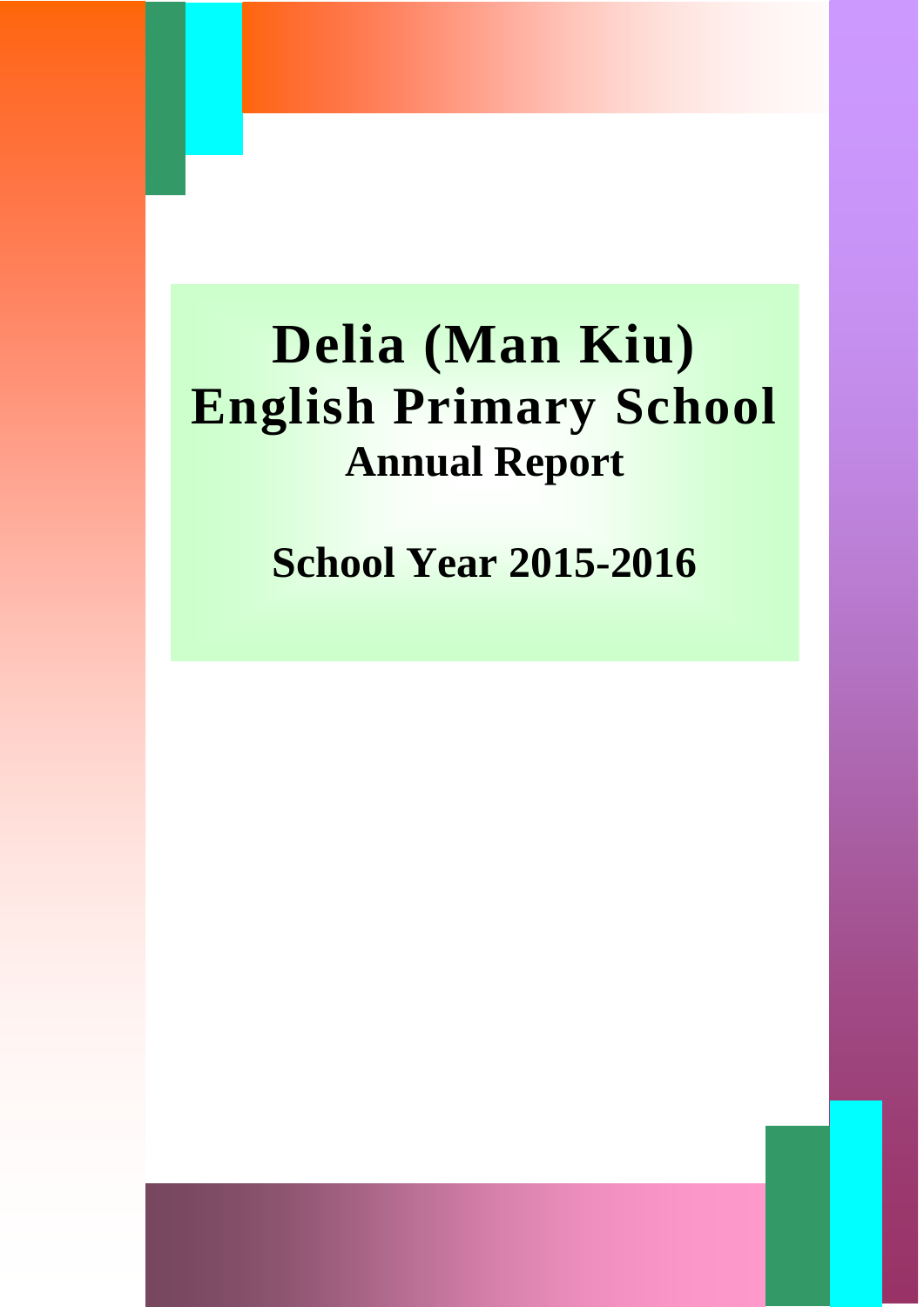# School Vision & Mission

#### **Vision and Mission:**

We envision Delia (Man Kiu) English Primary School to become "**OUR HOME**". Of which, students are **O**pen-minded, strive to **U**nderstand people of different cultures and places with mutual **R**espect. Thereafter, achieving a society of **H**armony is students' **O**bligation by fulfilling the virtues of **M**orality and **E**quality.

The school devotes to actualize the vision in accordance with the spirit of school motto "Harmony in Diversity". The school is committed to cater appropriate education for students with diverse needs in knowledge, skills and attitude, despite their ethnicities, beliefs and socioeconomic background.

#### 抱負與使命:

「大家庭」是地利亞(閩僑)英文小學的辦學抱負,旨在培育學生以開放及互相尊重的 態度去了解並欣賞不同文化與地域的人。從而以責任感、道德心和平等觀來創造和諧 社會。

學校本著「和而不同」的校訓精神,致力實現「大家庭」的辦學抱負。不論種族、信 仰和貧富,學校積極針對學生在知識、技能與人格等不同學習需要、為他們提供適切 的培養。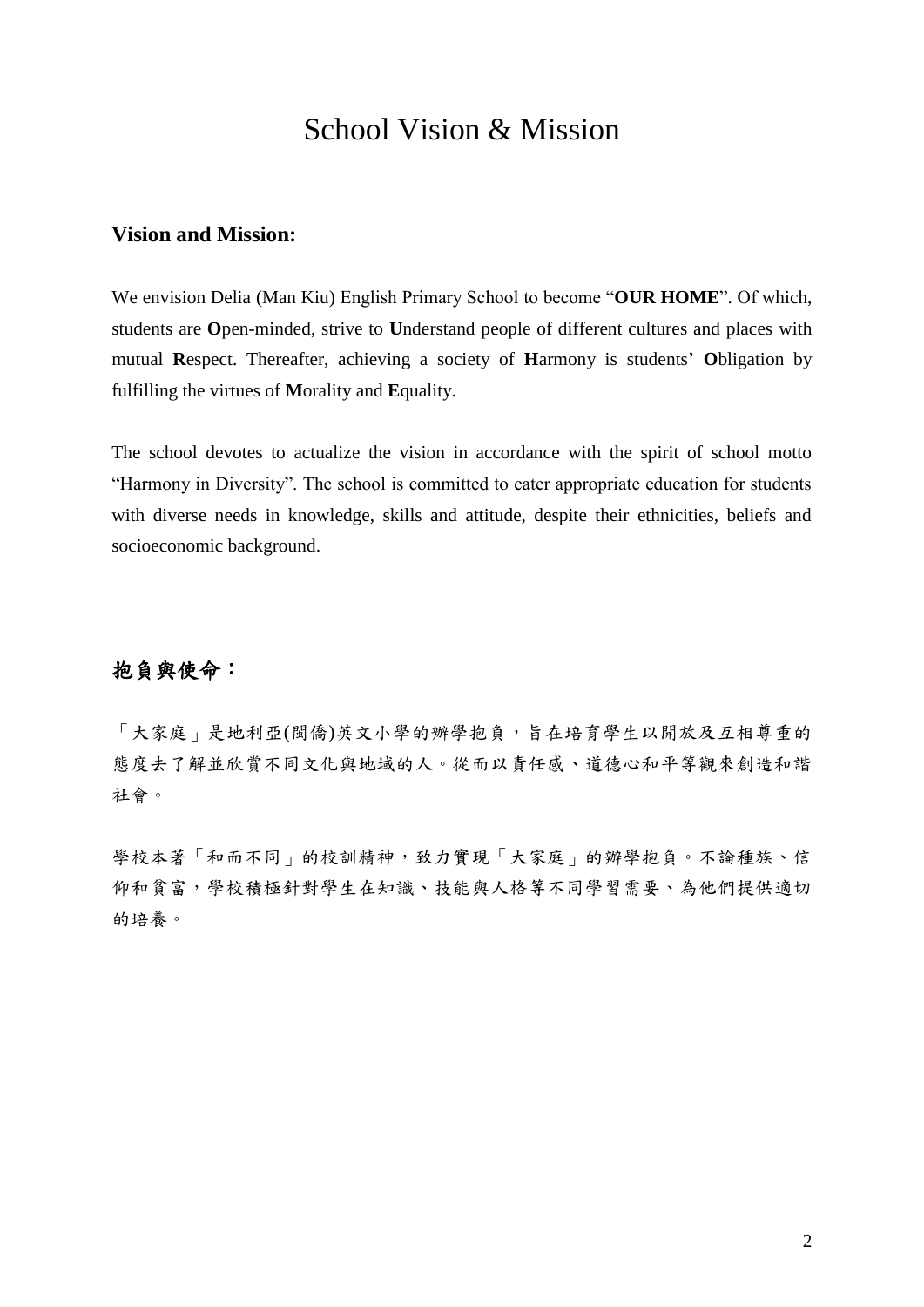#### **Delia (Man Kiu) English Primary School Annual School Report, 2015-16**

#### **Major concern 1** : **Enhance effectiveness of learning and teaching**

Chinese:

## 本科目標: 1. 中文科課程改革; 2. 提升學生的學習興趣及能力; 3. 提升教學質素

| 目標/範疇         | 關注事項                 |                        | 評估方法             |        | 策略/工作                                                                                                                                                                |                                          | 成功準則                                                               | 時間表  | 負責人         | 檢討                              |                                                                                                                                                  |
|---------------|----------------------|------------------------|------------------|--------|----------------------------------------------------------------------------------------------------------------------------------------------------------------------|------------------------------------------|--------------------------------------------------------------------|------|-------------|---------------------------------|--------------------------------------------------------------------------------------------------------------------------------------------------|
| 營造學習風<br>氣與環境 | 中文科課程<br>改革          | $\Leftrightarrow$<br>✧ | 觀課<br>學生測考<br>成績 | ✧<br>✧ | 優化低年級課程<br>透過每星期同儕備課,各級老師<br>作經驗分享及意見交流,檢討過<br>往課程上之不足,以優化低年級<br>課程,提升學習效能。<br>發展高年級課程與香港大學合<br>作,每兩星期進行同儕備課,共<br>同討論及作經驗分享,進行單元<br>教學及工作紙設計,以發展高年<br>級課程,完善本校中文科課程。 | $\Leftrightarrow$<br>✧                   | 100%老師<br>參與設計<br>學生於<br>聽、說、<br>讀、寫四<br>方面的能<br>力有所提<br>高。        | 全年進行 | 中文科<br>科任老師 | $\blacktriangleright$<br>≻<br>➤ | 同儕備課會議上,教<br>師積極進行經驗分享<br>及討論教學難點,共<br>同設計教材。<br>同儕備課會上進行單<br>元教學活動及工作紙<br>設計,本校高年級課<br>程已發展至五年級,<br>共31單元。<br>各教師指出學生在<br>聽、說、讀、寫四方<br>面皆比以前進步。 |
|               | 提升學生的<br>學習興趣及<br>能力 | ✧                      | 教師觀察             | ✧      | 推行中文科活動課,透過不同的<br>學習材料,刺激學生的學習,引<br>起學習動機,提升學習興趣及效<br>能。                                                                                                             | $\rightsquigarrow$<br>$\rightsquigarrow$ | 60%學生對<br>學習中文<br>感興趣<br>學生於<br>聽、說、<br>讀、寫四<br>方面的能<br>力有所提<br>高。 | 全年進行 | 中文科<br>科任老師 | $\blacktriangleright$<br>➤<br>➤ | 檢討會上教師指學生<br>對活動課感興趣,由<br>其中文卡通及故事。<br>教師指出學生在聽、<br>説、讀、寫四方面皆<br>比以前進步。<br>教師建議來年增加校<br>本設計遊戲,吸引學<br>生興趣。                                        |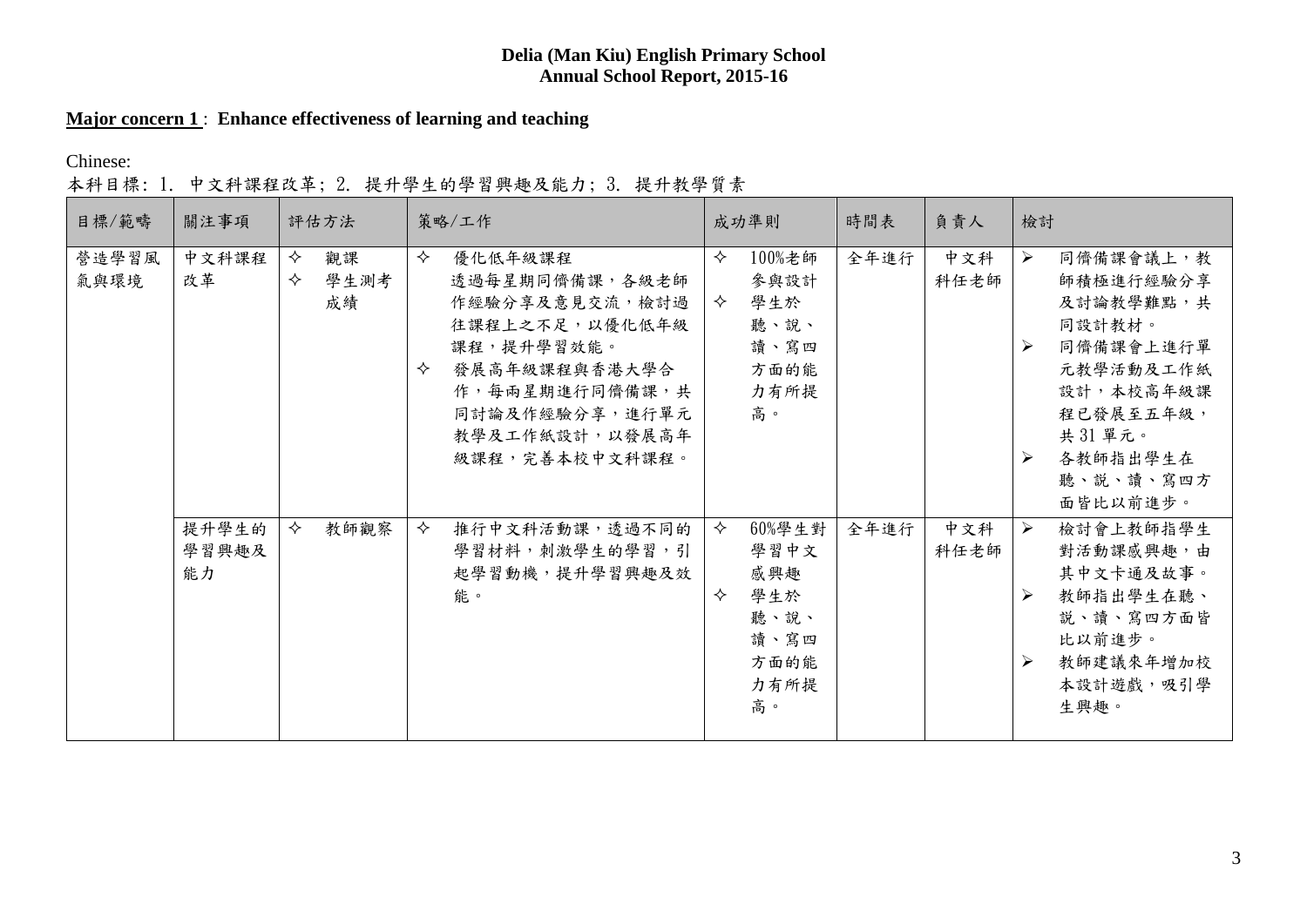| 營造學習風 | 提升教學質 | ᄿ | 同儕備課 | 於同儕備課會中作經驗分享及教 | ✧ | 100%老師 | 全年進行 | 中文科  | 100%教師於備課會中 |
|-------|-------|---|------|----------------|---|--------|------|------|-------------|
| 氣與環境  | 素     |   | 教師進修 | 學交流。           |   | 參與設計   |      | 科任老師 | 設計及優化教材。    |
|       |       |   |      | 參與由教育局或其他大專院校舉 | ✧ | 70%教師參 |      |      | 100%教師參與由教育 |
|       |       |   |      | 辦的課程或工作坊。      |   | 與工作坊   |      |      | 局或其他大專院校舉   |
|       |       |   |      |                |   |        |      |      | 辦的課程或工作坊。   |
|       |       |   |      |                |   |        |      |      | 100%教師參與由學校 |
|       |       |   |      |                |   |        |      |      | 舉辦的教師專業發展   |
|       |       |   |      |                |   |        |      |      | 日。          |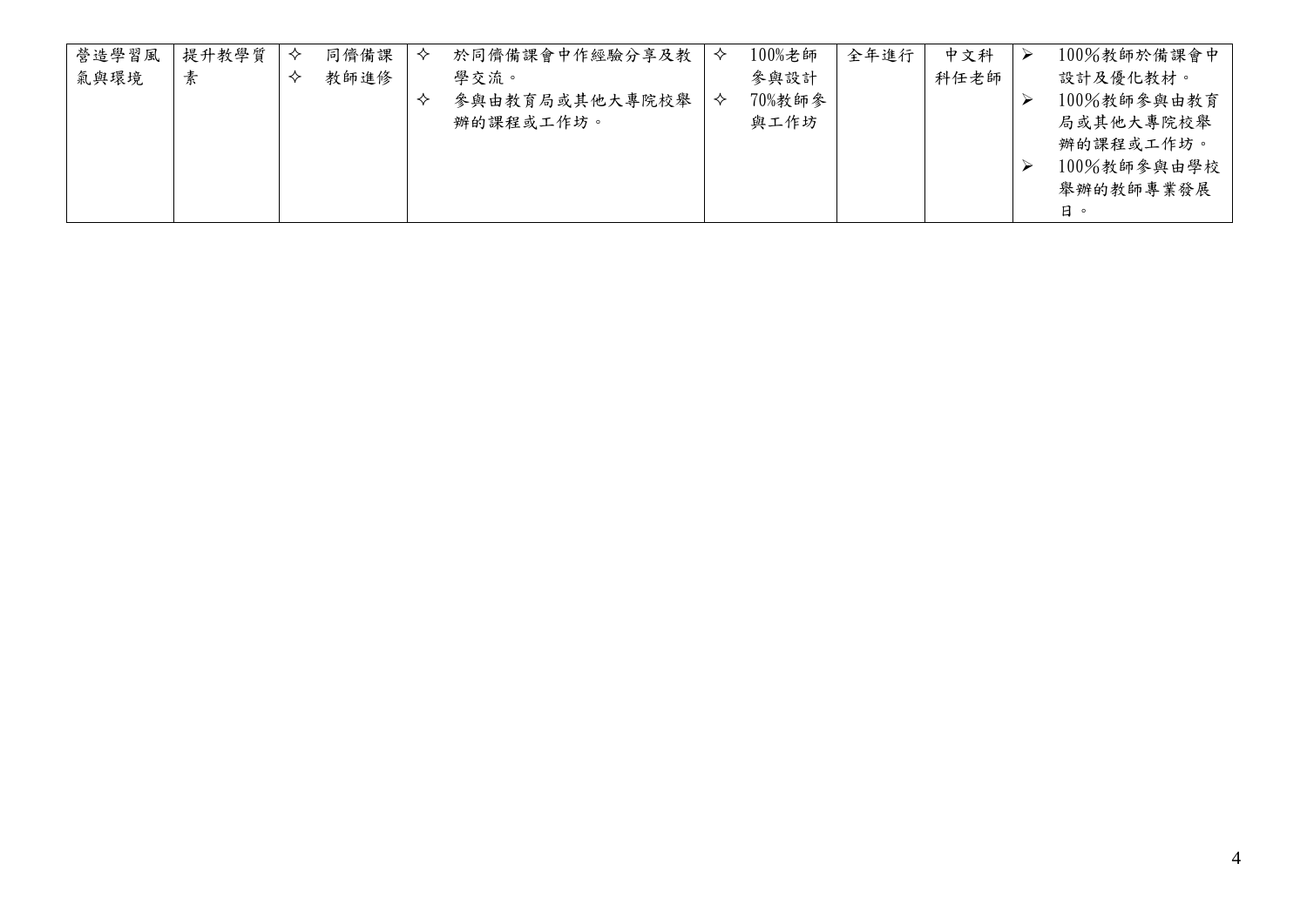English:

| <b>Intended</b><br><b>Outcome(s)</b>             | <b>Success Criteria</b>                                                                                                      | <b>Strategy/Task</b>                                                                                                                                                                                                                                                                                                                | <b>Evaluation</b><br><b>Method</b> | <b>Review</b>                                                                                                                                                                                                                                                                                                                                                                                                                                                                                                               |
|--------------------------------------------------|------------------------------------------------------------------------------------------------------------------------------|-------------------------------------------------------------------------------------------------------------------------------------------------------------------------------------------------------------------------------------------------------------------------------------------------------------------------------------|------------------------------------|-----------------------------------------------------------------------------------------------------------------------------------------------------------------------------------------------------------------------------------------------------------------------------------------------------------------------------------------------------------------------------------------------------------------------------------------------------------------------------------------------------------------------------|
| Enhance<br>students'<br>grammatical<br>knowledge | Students will be able to<br>understand and apply<br>the grammar<br>conventions/rules<br>encountered.                         | Drilling grammar exercises<br>Provide more grammar drilling<br>$\equiv$<br>exercises in the English Usage<br>worksheets for all grades to help<br>students consolidate their grammar<br>knowledge<br>Select grammar exercises from<br><b>Essential Grammar</b> for upper class<br>students (J.4-6) to do on a more regular<br>basis | Test/exam<br>result<br>Quiz        | Grammar exercises started to be included in the usage<br>worksheet in Term 2. In general, grammar topics like subject<br>verb agreement, tenses, articles, preposition and punctuation<br>are still the weaknesses of our students. More focus needs to<br>be put in these areas in our curriculum.                                                                                                                                                                                                                         |
|                                                  | Students will be able to<br>use dictionary<br>effectively to enhance<br>grammar knowledge<br>through self-learning           | Teach dictionary skills (self-learning)<br>Develop upper class<br>students' ability in looking up<br>unfamiliar words or checking grammar<br>related concepts in the dictionary                                                                                                                                                     | Class<br>Observation               | J.5-6 students have acquired the knowledge of dictionary<br>skills in their lessons. They know the integral elements of a<br>dictionary entry such as meaning, part of speech and<br>pronunciation. However, not many of them would take the<br>initiative to look up the word from the dictionary when they<br>come across the unfamiliar words. More work needs to be<br>done to encourage students' self-learning. For instance, we<br>may consider letting students use the online dictionary in the<br>library lesson. |
|                                                  | Students will be able to<br>use electronic resources<br>effectively to enhance<br>grammar knowledge<br>through self-learning | Recommend useful electronic resources<br>Share useful English<br>grammar related website and apps with<br>students                                                                                                                                                                                                                  | Teachers'<br>observation           | Due to the tight schedule of our syllabus, teachers find it<br>difficult to share the useful English grammar related website<br>and apps with students on a regular basis. In addition, some<br>students cannot make access to computers or phones at home<br>freely.                                                                                                                                                                                                                                                       |
|                                                  | Students will be able to<br>complete the task in<br>different grammar<br>related game booths                                 | English Campaign<br>Set up game booths related<br>to different grammar<br>items in the campaign                                                                                                                                                                                                                                     | Activity<br>observation            | The English Campaign of this year was a great success. Most<br>of the groups were able to complete the grammar related<br>tasks in various game booths. More interesting game booths<br>with different grammar items are expected next year.                                                                                                                                                                                                                                                                                |
|                                                  | Students will be able to<br>locate the grammar<br>conventions/rules for<br>easy reference.                                   | Posting up charts/tables/posters<br>Strengthen grammar skills by posting<br>up grammar charts/tables/posters for<br>daily drilling and practice                                                                                                                                                                                     | Class<br>observation               | Some teachers were able to post up<br>charts, tables or posters in the classroom for the easy<br>reference of grammar conventions by students. Students'<br>memory can be reinforced by referring to the grammar                                                                                                                                                                                                                                                                                                            |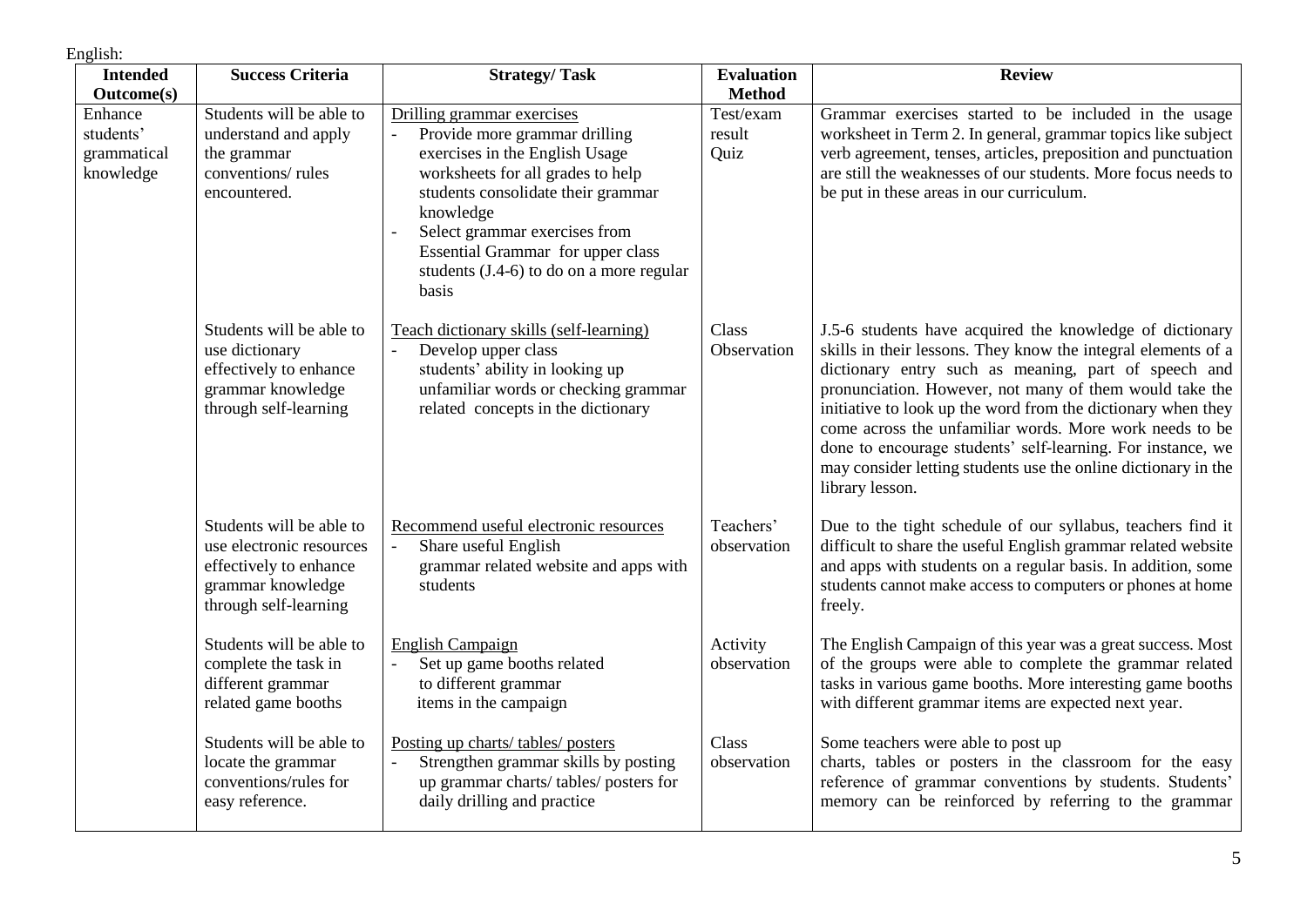|                                                            |                                                                                                          |                                                                                                                                                                                                                                                                                                                                                                                              |                                                                                                                                  | conventions anytime in their classroom. However, this<br>practice has not been widely used by our teachers yet.                                                                                                                                                                                                                                                                          |
|------------------------------------------------------------|----------------------------------------------------------------------------------------------------------|----------------------------------------------------------------------------------------------------------------------------------------------------------------------------------------------------------------------------------------------------------------------------------------------------------------------------------------------------------------------------------------------|----------------------------------------------------------------------------------------------------------------------------------|------------------------------------------------------------------------------------------------------------------------------------------------------------------------------------------------------------------------------------------------------------------------------------------------------------------------------------------------------------------------------------------|
| Enhance<br>student's<br>Reading &<br>Writing<br>Competence | Students will be able to<br>use reading strategies to<br>understand non-fiction<br>texts                 | Continue to introduce non-fiction texts<br>Read one or two non-fiction texts every<br>result<br>week for all grades, and they include:<br>information texts (reports), recount<br>texts (biography, diaries), instructions<br>and procedures (recipes, directions,<br>manuals and plans), persuasion texts,<br>argument text<br>- Teach reading skills through reading non-<br>fiction texts |                                                                                                                                  | In general, students have shown some improvement in the<br>reading comprehension part. It is still considered to be one of<br>the weaknesses of our students, though. Teachers need to<br>continue to spend more time on teaching reading strategies.                                                                                                                                    |
|                                                            | Students will be able to<br>apply reading skills in<br>their reading<br>comprehension                    | Continue to teach reading skills<br>in reading lessons<br>- When teachers use their core readers,<br>they must include learning activities of<br>some listed reading skills                                                                                                                                                                                                                  | Reading<br>notes $&$<br>reading<br>assessment<br>paper should<br>include<br>questions<br>that test<br>students<br>reading skills |                                                                                                                                                                                                                                                                                                                                                                                          |
|                                                            | Students will be able to<br>read aloud any text with<br>meaning, appropriate<br>intonation, pausing etc. | Reading aloud in lessons<br>Teachers reserve some time to do<br>$\blacksquare$<br>reading aloud in English lessons                                                                                                                                                                                                                                                                           | Class<br>observation<br>Speaking<br>exam                                                                                         | Some teachers do reading aloud in the lesson time regularly.<br>Quite a number of students are able to read aloud the text<br>with meaning, appropriate intonation and pausing. Most of<br>our students did quite well in the speaking exam.                                                                                                                                             |
|                                                            | Students will be able to<br>apply writing skills in<br>their writing work.                               | Continue to teach 6 traits of writing<br>Teach 6 traits of writing (ideas,<br>$\blacksquare$<br>organization, voice, sentence fluency,<br>word choice, conventions) to ensure<br>students to grasp the writing skills<br>Continue process writing (J.4-6),<br>$\sim$<br>practise the skills of revising and<br>editing                                                                       | <b>Use Rubrics</b><br>for class<br>writing work                                                                                  | Process writing is very useful in improving students' writing<br>skills. Through the process of revising and editing the draft,<br>a better piece of writing work can be composed by students<br>in general. The discussion of rubrics and the 6 traits of<br>writing have effectively made students improve some aspects<br>of their writing, particularly in organization and content. |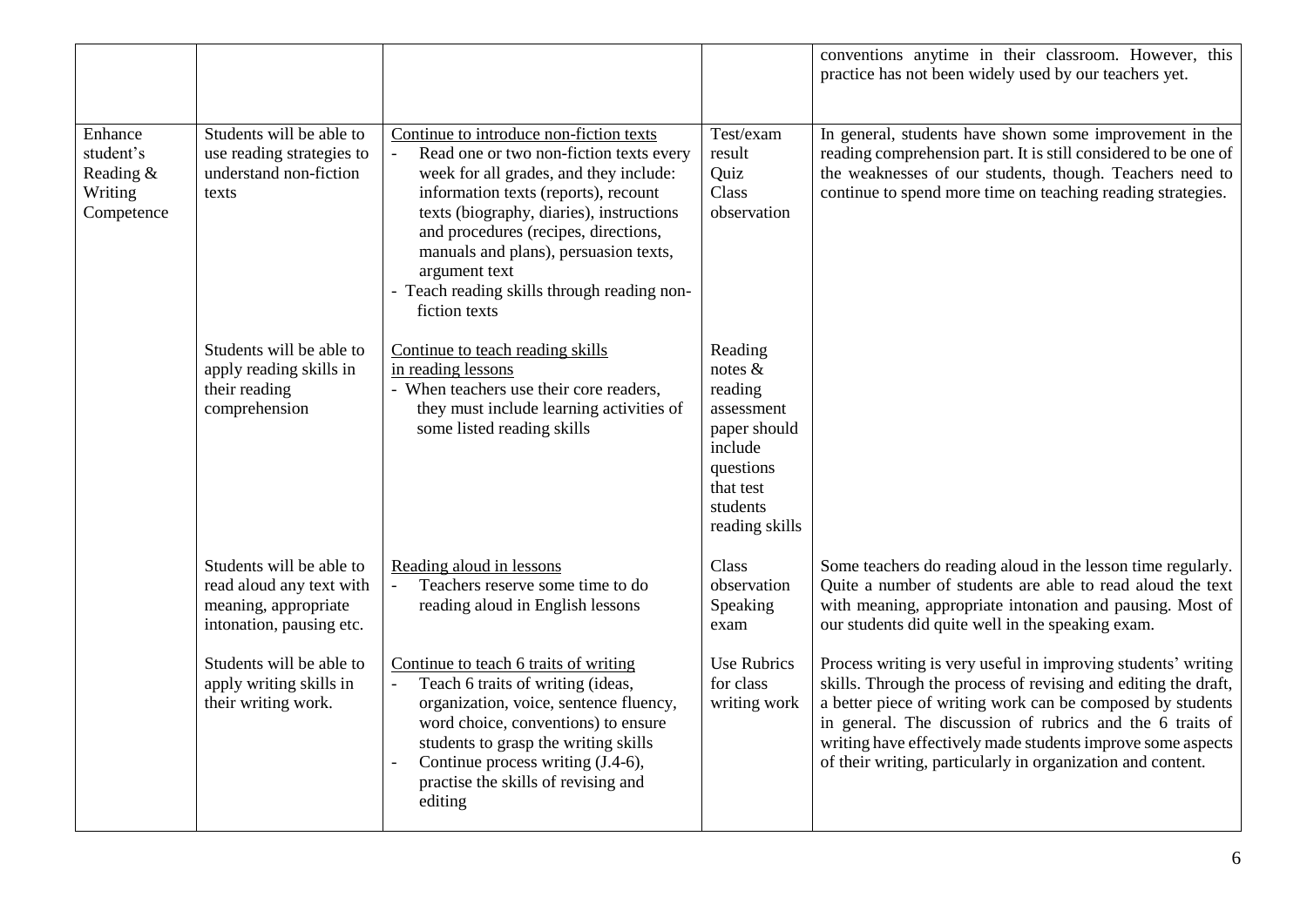| Students will be able to<br>write their own opinions<br>and give feedbacks<br>effectively. | Newspaper Reading Activity<br>Post some news regularly in the<br>classroom and invite students to read<br>and write comments/feedbacks on the<br>board $(J.3-6)$ | Performance<br>from written<br>comments | Students are eager to express their own opinions and give<br>feedbacks to others'. They are able to convey the meaning of<br>their ideas in writing and show their ability in critical<br>thinking. However, we need to continue to focus more on the<br>language area in their writing.                                                                                                                        |
|--------------------------------------------------------------------------------------------|------------------------------------------------------------------------------------------------------------------------------------------------------------------|-----------------------------------------|-----------------------------------------------------------------------------------------------------------------------------------------------------------------------------------------------------------------------------------------------------------------------------------------------------------------------------------------------------------------------------------------------------------------|
| Students will be able to<br>produce their recount<br>texts                                 | Journal Writing<br>Extend journal writing<br>homework exercise to J.3, which will<br>be done on a regular basis                                                  | Writing<br>performance                  | Students like the comments given by the teachers in their  <br>journal. Most J.3 students can write a recount of their<br>personal experience. However, they expose their weakness<br>in grammar in their journal. With the implementation of the $\vert$<br>reading scheme and library lessons next year, we hope<br>students' writing ability will be reinforced through more<br>regular reading and writing. |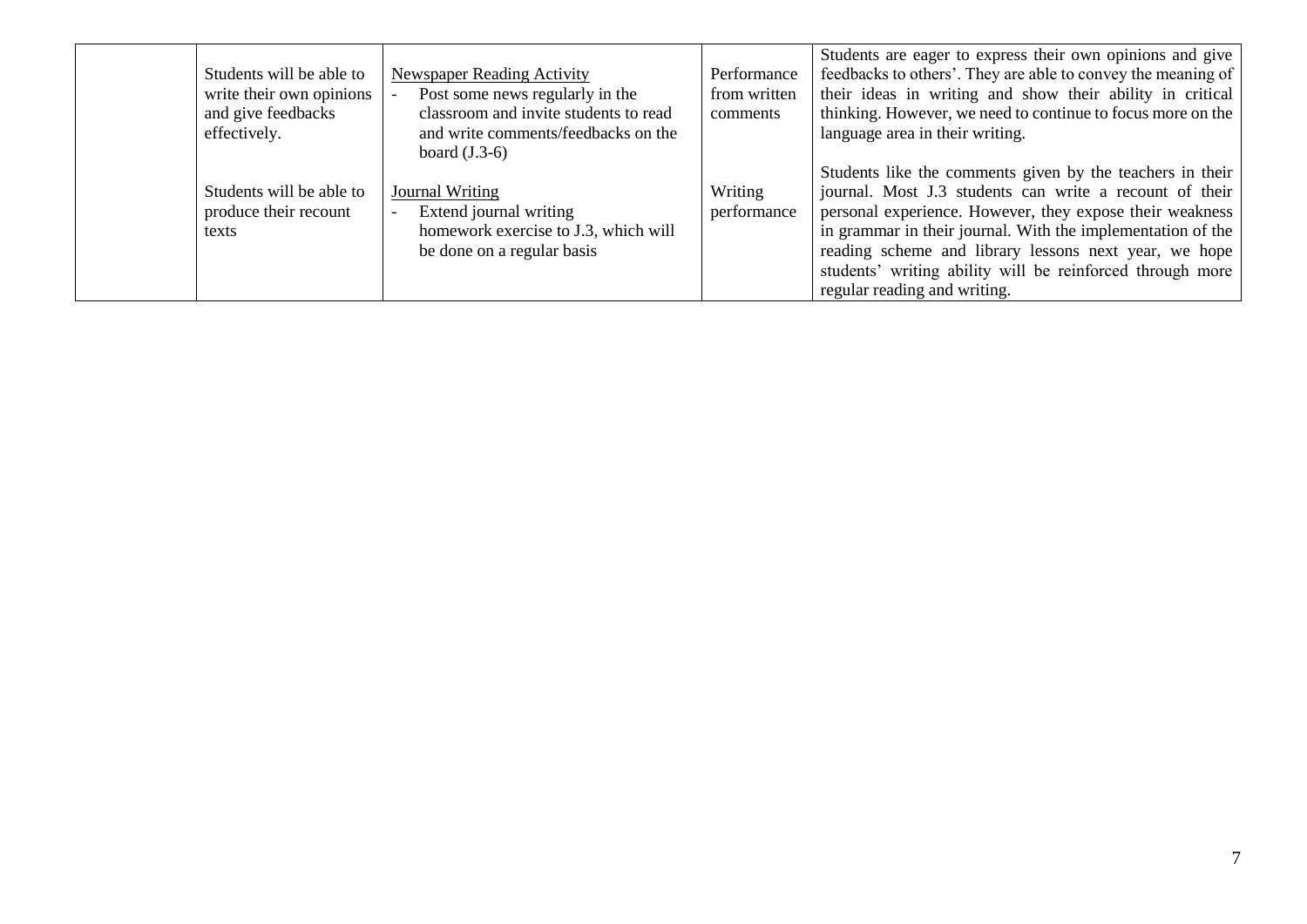Mathematics:

1. E-learning in Mathemtics

| <b>Intended</b><br><b>Outcome</b>                        | <b>Strategies</b>                                                                                                                | <b>Success Criteria</b>                                                                          | <b>Method of</b><br><b>Evaluation</b>                           | <b>Evaluation</b>                                                                                                                                                                                                                                                                                                                                                                                                                                                                                                                                                                                                     |
|----------------------------------------------------------|----------------------------------------------------------------------------------------------------------------------------------|--------------------------------------------------------------------------------------------------|-----------------------------------------------------------------|-----------------------------------------------------------------------------------------------------------------------------------------------------------------------------------------------------------------------------------------------------------------------------------------------------------------------------------------------------------------------------------------------------------------------------------------------------------------------------------------------------------------------------------------------------------------------------------------------------------------------|
| Enhance students'<br>learning interest in<br>Mathematics | Teachers find the related apps<br>or website for different level<br>Mathematics topics                                           | In each level, every two<br>teachers will find out 12<br>useful apps or website<br>for 4 topics. | The number of<br>the apps in<br>database at the<br>end of year. | It was difficult for teachers to find 3 useful apps or websites<br>for one topic in each level. Thus, most of the teachers found<br>1 or 2 apps for 5 or 6 topics. All the apps or websites had<br>been recorded in the google form.                                                                                                                                                                                                                                                                                                                                                                                  |
|                                                          | J5-6 Maths teachers use ipad<br>in Maths lesson                                                                                  | Students highly<br>participating the<br>learning activities in the<br>ipad learning activities   | Teacher's<br>observation                                        | J6 teachers used ipads to play "kahoot" in Math lessons.<br>They found that students were excited about using the app<br>and teachers achieved their learning objectives in the lesson.<br>During the lesson, every student or every 2 students using 1<br>ipad for playing the kahoot. For J5A, every 2 students used<br>1 ipad for learning volume. Students used a Chinese app to<br>explore the edge, vertex and face of the 3-D shapes. J5B and<br>J5C teachers showed the app of the 3-D shapes' properties<br>to students by using ipad. Students could use teacher's ipad<br>to play the apps group by group. |
|                                                          | Inviting book company to<br>hold the workshop for using<br>ipad or others online teaching<br>material in teaching<br>Mathematics | One ipad teaching<br>workshop will be held in<br>the term 2                                      | The notes of the<br>workshop                                    | The apps from the book company are mainly in the Chinese<br>version and can be download from the apple store. Thus, the<br>panel head introduced those apps to the teachers in the panel<br>meeting rather than holding a workshop.                                                                                                                                                                                                                                                                                                                                                                                   |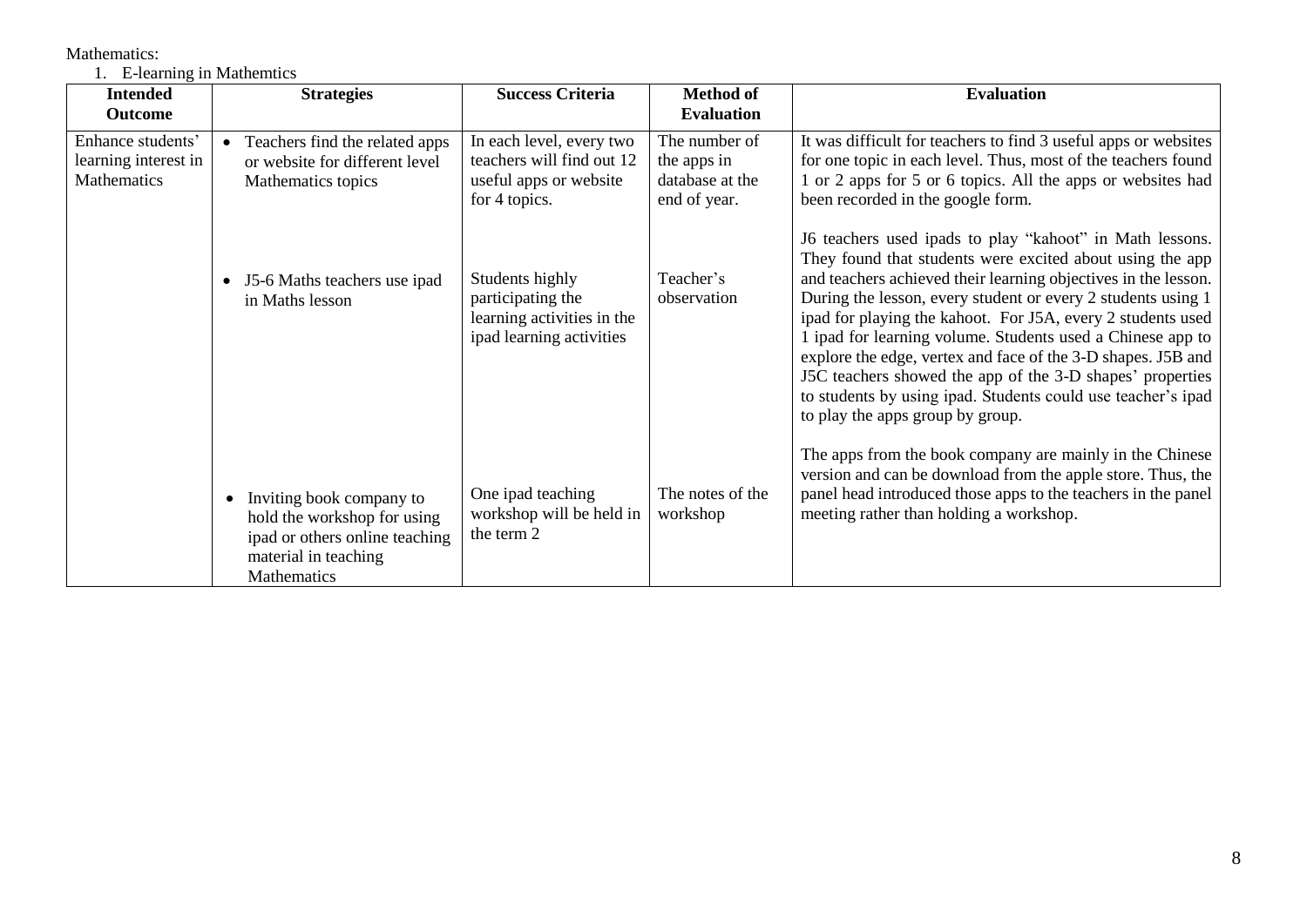#### 2. Enhance learning and teaching

| <b>Intended</b><br><b>Outcome</b>                                                                      |   | <b>Strategies</b>                                                                                                                                                                                                           | <b>Success Criteria</b>                                                                  | <b>Method of</b><br><b>Evaluation</b> | <b>Evaluation</b>                                                                                                                                                                                                                                                                                                                                                                                                                                                                                                   |
|--------------------------------------------------------------------------------------------------------|---|-----------------------------------------------------------------------------------------------------------------------------------------------------------------------------------------------------------------------------|------------------------------------------------------------------------------------------|---------------------------------------|---------------------------------------------------------------------------------------------------------------------------------------------------------------------------------------------------------------------------------------------------------------------------------------------------------------------------------------------------------------------------------------------------------------------------------------------------------------------------------------------------------------------|
| Students' speed<br>and accuracy of<br>calculating basic<br>and mixed<br>operation will be<br>enhanced. | ➤ | 2 minutes arithmetic quiz will<br>be carried out at the beginning<br>of lesson. The quiz should be<br>done at least once per week.<br>Each class can do 5-8 quiz per<br>month.                                              | Group D students'<br>results will be improved<br>by 3% in the post quiz.                 | Students exercises                    | Teachers reflected that some low ability students had little or<br>no improvement from this scheme, but high and medium<br>ability students could improve their calculating speed from it.<br>Lower form and some lower ability students loved doing that<br>as it was an easy task comparing with the word questions.<br>Moreover, lower form students could have the encouragement<br>(e.g. sticker, chops) from the scheme. Thus, they loved it.<br>However, some senior form students didn't like doing that as |
|                                                                                                        | ➤ | Award scheme of this quiz<br>will be carried out in the class.<br>Students who get all questions<br>correct will be awarded a star.<br>Every 5 stars they can redeem<br>a stamp. Every 5 stamp can<br>exchange for a prize. | Group A-C students'<br>results will be improved<br>by 5 % in the post quiz.              | Pre & post tests                      | the prizes were not attractive for senior form students. Only a<br>few students came to exchange for the prizes because it was<br>not easy to get the stamp. Teachers reported that it was not<br>easy for the low ability students to get the stamp (all correct).<br>They suggested that students could get a stamp if they got 50%<br>correct, 2 stamps for all correct. It could encourage students to<br>participate in this activity.                                                                         |
|                                                                                                        | ➤ | A basic operation extra<br>tutorial will be set up. J.2-4<br>students who are weak in<br>basic operation (addition,<br>subtraction, multiplication)<br>will join this extra tutorial.                                       | The accuracy of the<br>students who join the<br>tutorial will be increased<br>by $5\%$ . |                                       |                                                                                                                                                                                                                                                                                                                                                                                                                                                                                                                     |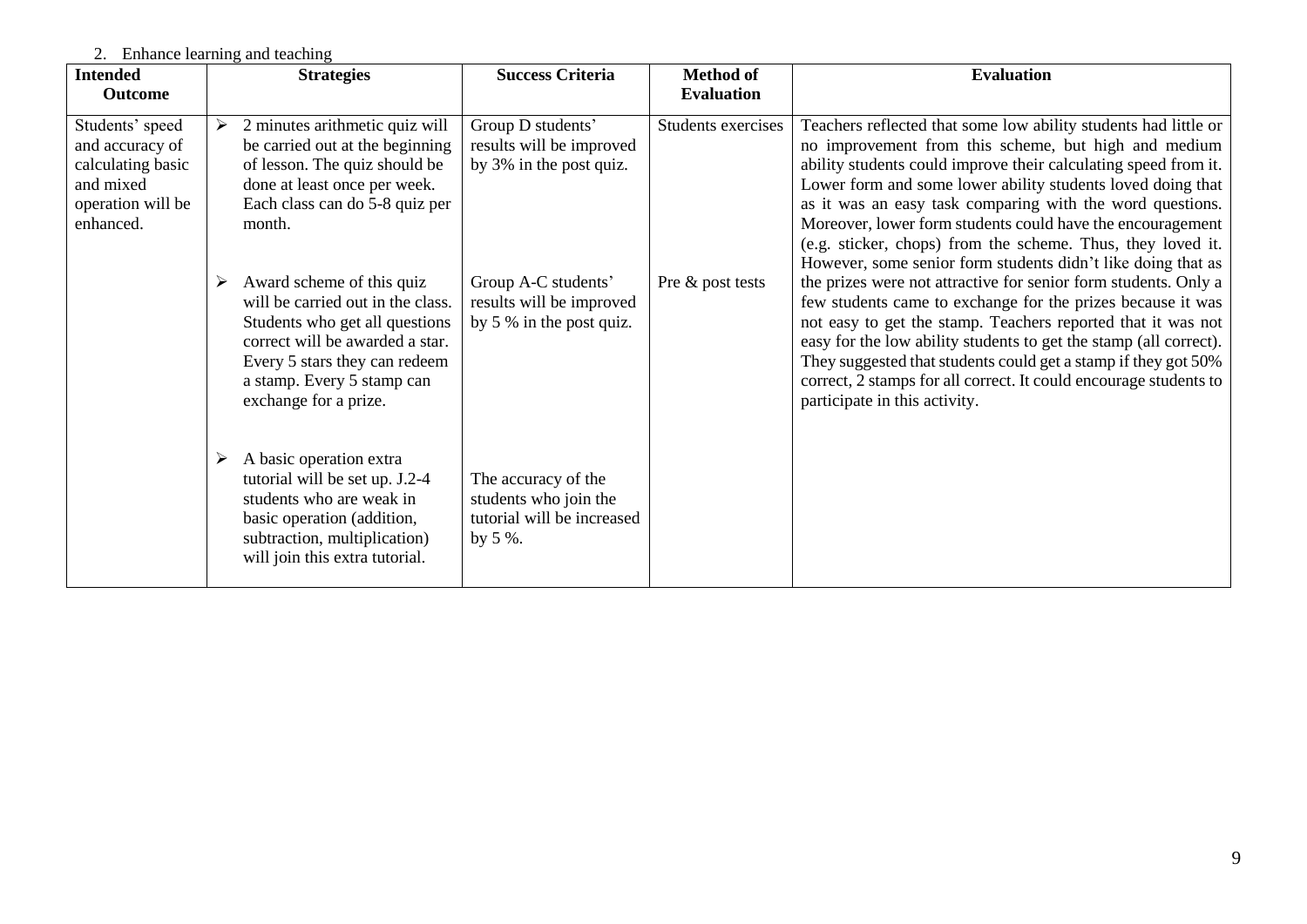# 2. Enhance learning and teaching (Con't)

| <b>Intended</b><br><b>Outcome</b>                                                                         | <b>Strategies</b>                                                                                                                                                                                                                                                                                                                                                                                                                                                                                 | <b>Success Criteria</b>                                                                                                                                                                                               | <b>Method of</b><br><b>Evaluation</b>                           | <b>Evaluation</b>                                                                                                                                                                                                                                                                                                                                                                                                                                                                                                                                                                                                                                                                                                                                                                                                                    |
|-----------------------------------------------------------------------------------------------------------|---------------------------------------------------------------------------------------------------------------------------------------------------------------------------------------------------------------------------------------------------------------------------------------------------------------------------------------------------------------------------------------------------------------------------------------------------------------------------------------------------|-----------------------------------------------------------------------------------------------------------------------------------------------------------------------------------------------------------------------|-----------------------------------------------------------------|--------------------------------------------------------------------------------------------------------------------------------------------------------------------------------------------------------------------------------------------------------------------------------------------------------------------------------------------------------------------------------------------------------------------------------------------------------------------------------------------------------------------------------------------------------------------------------------------------------------------------------------------------------------------------------------------------------------------------------------------------------------------------------------------------------------------------------------|
| Teachers will<br>have more<br>teaching<br>methods/idea,<br>activities and<br>techniques for<br>each unit. | <b>Each level Mathematics</b><br>⋗<br>teachers will discuss the<br>coming teaching pace,<br>activities, methods from the<br>coming unit every 5-6 weeks.<br>Experienced teachers will share<br>their teaching idead to the new<br>teachers during the CLP<br>meetings.<br>Some J6 teachers will attend<br>the NCS learning circle on<br>Wednesday, once per month.<br>They will discuss and share the<br>teaching ideas or activities with<br>other NCS school Math<br>teachers of J6 Math units. | Mathematics teachers<br>will complete the CLP<br>form after every CLP<br>meeting.<br>Teachers who join the<br>NCS learning circle will<br>share the new teaching<br>ideas to others during<br>the Math panel meeting. | CLP records<br>J6 Teachers'<br>presentations and<br>the minutes | All levels' teachers did 6 CLP records but some teachers wrote<br>too roughly, not in details. Panel head suggested that same<br>level teachers only did 1 detailed and exhaustive CLP in one<br>semester and the 2 <sup>nd</sup> term WS setter should also do a unit plan<br>for the first teaching unit in coming September.<br>J6 teachers reported that the NCS learning circle was not really<br>useful this year because our school J6 Math teaching pace<br>didn't match with their topics' order throughout the year. Thus<br>our teachers could not share or evaluate our students' work or<br>performance on the topics in the learning circle. The goal or<br>objective of the NCS learning circle in next year has not been<br>confirmed, so we could not decide whether our school should<br>join it or not next year. |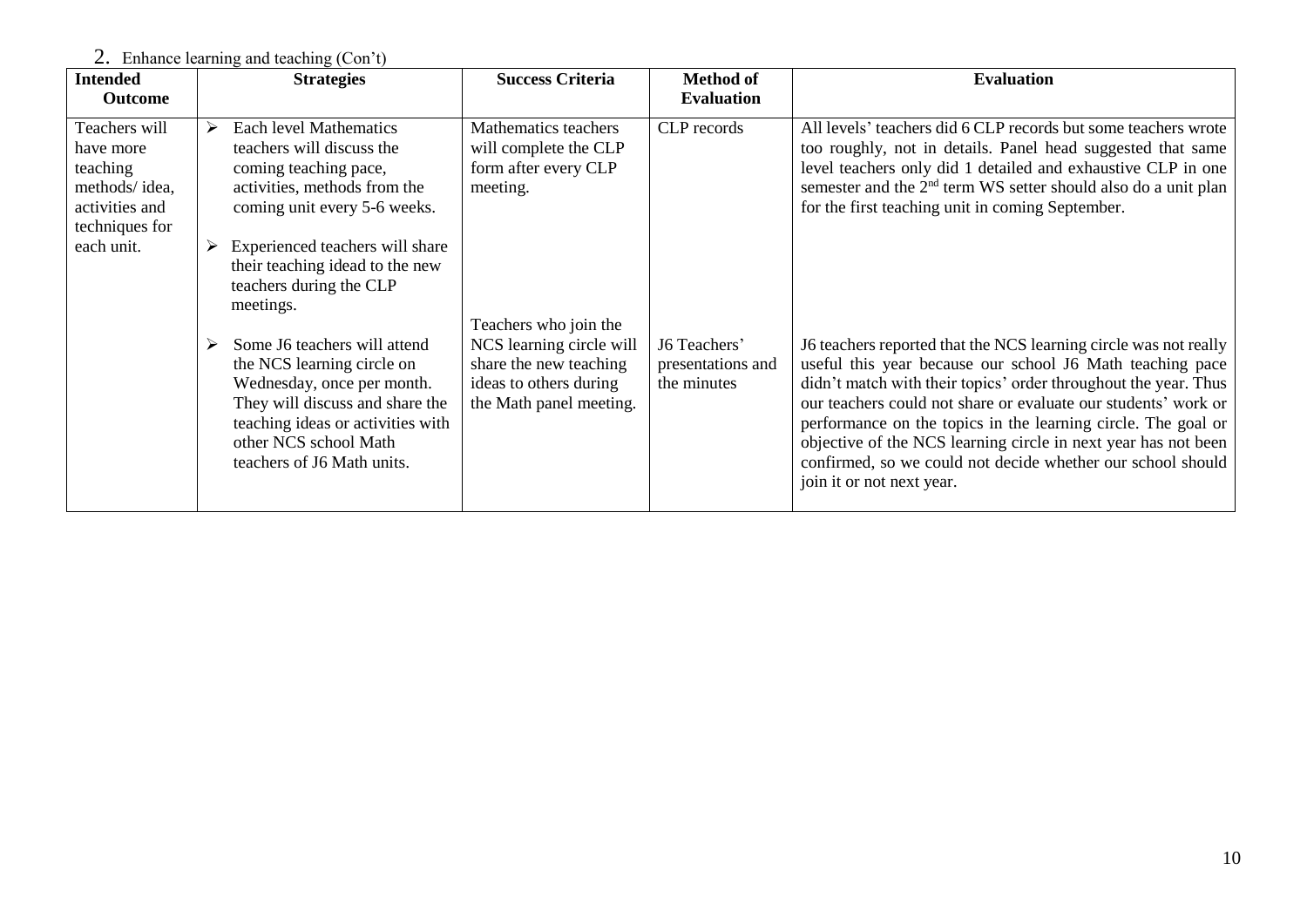# **Major concern 2**: **Establish students' healthy school life**

General Studies:

| <b>Intended</b>                                                                                         | Success criteria                                                                   | <b>Strategy/Task</b>                                                                                                                                                                               | <b>Evaluation method</b>                                                                                                                  | Person in                              | <b>Evaluation</b>                                                                                                                                                                                                                                                                                                                                                                                                                                                                                                                                                                                                                                                          |
|---------------------------------------------------------------------------------------------------------|------------------------------------------------------------------------------------|----------------------------------------------------------------------------------------------------------------------------------------------------------------------------------------------------|-------------------------------------------------------------------------------------------------------------------------------------------|----------------------------------------|----------------------------------------------------------------------------------------------------------------------------------------------------------------------------------------------------------------------------------------------------------------------------------------------------------------------------------------------------------------------------------------------------------------------------------------------------------------------------------------------------------------------------------------------------------------------------------------------------------------------------------------------------------------------------|
| outcome(s)                                                                                              |                                                                                    |                                                                                                                                                                                                    |                                                                                                                                           | charge                                 |                                                                                                                                                                                                                                                                                                                                                                                                                                                                                                                                                                                                                                                                            |
| Students can<br>explore more<br>general<br>knowledge and<br>the important<br>local and world<br>issues. | Students can know<br>more news around<br>the world by sharing<br>of the news.      | J.5-6 students will do the<br>newspaper cutting as<br>homework monthly. They will<br>do presentation in class<br>biweekly during GS lesson.<br>Teachers will teach students<br>using 5W questions. | By the presentation<br>shared in class and the<br>newspaper homework<br>monthly<br>Teachers and students<br>can give feedback to<br>them. | G.S. panel<br>head<br>G.S.<br>teachers | Teachers thought that students can achieve<br>better writing skills after teaching 5W<br>requirements.<br>Suggestion: J.5-J.6 teachers need to teach<br>and instruct students to answer 5W questions<br>first before writing newspaper comments.                                                                                                                                                                                                                                                                                                                                                                                                                           |
|                                                                                                         | Students can express<br>their interest in<br>exploring different<br>places in H.K. | New places of outings and<br>educational visits are added. In<br>order to improve their<br>understanding of public<br>facilities, some levels may<br>have two outings each year.                   | By checking the<br>performance of the<br>follow-up worksheets<br>Evaluate students'<br>responses by sharing<br>their findings.            |                                        | J1: 1A and 1B have good experience in the<br>road safety centre. But 1C class's guide<br>cannot speak English and did not take good<br>care of J.1 students. The places can be kept<br>if the problem can be solved.<br>J2: The place is good and the instruction is<br>very helpful.<br>J3: The place can be kept but teachers<br>request to have interesting indoor activities<br>when it is raining on that day.<br>J4: Students love the Science Museum and<br>the time of the visit should be longer, such<br>as until 1:00 p.m. Chinese teachers hope that<br>we can arrange this visit in the first term in<br>order to help their related topic in second<br>term. |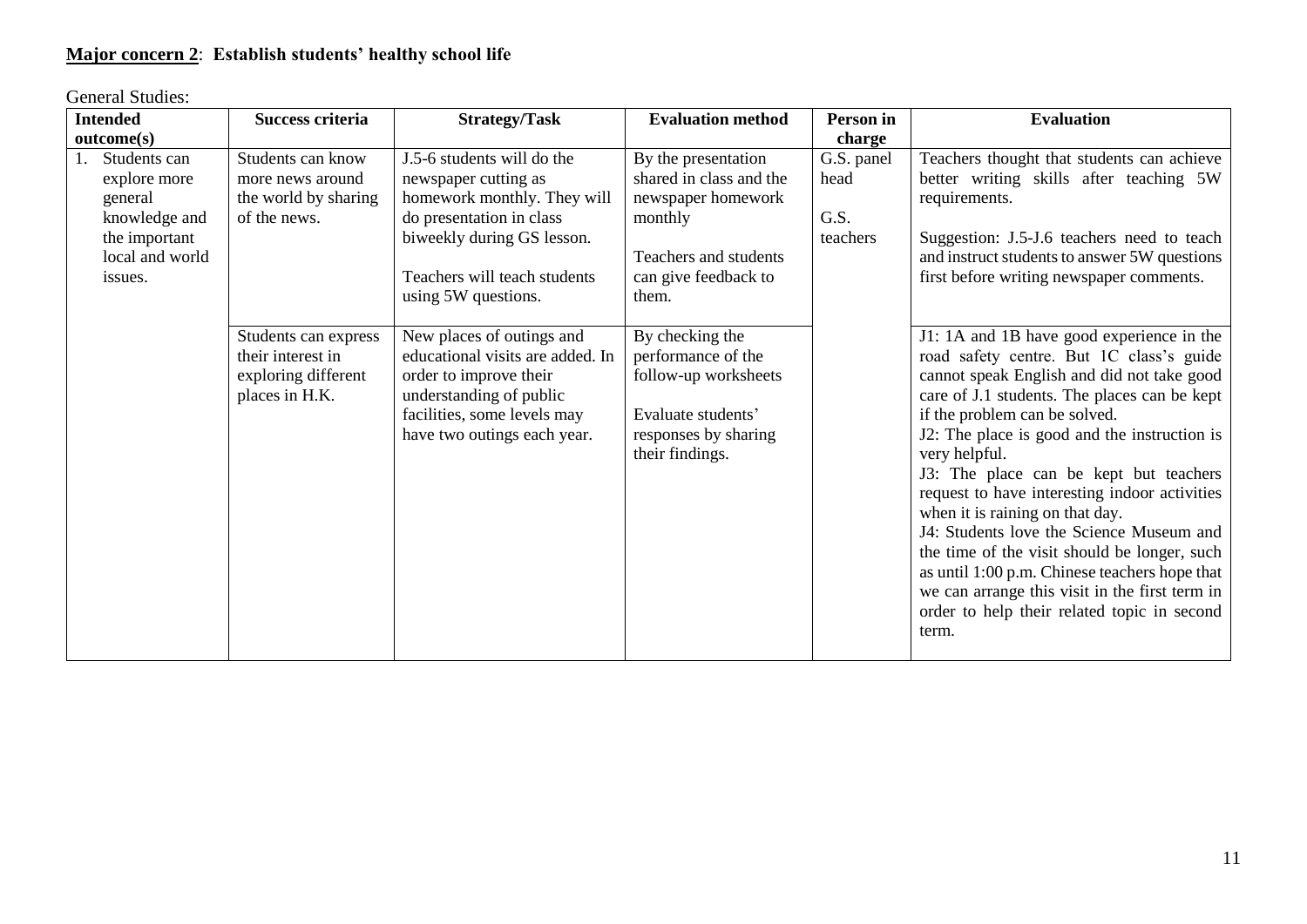|                                                                                                                         |                                                                                      |                                                                                                                                                                                                                                            |                                                   |                                        | J5: The arrangements in Kwai Chung Police<br>Station and Tsing Yi Police Station are<br>different. It is better for the one in Tsing Yi.<br>Some teachers suggest to go to Police Dog<br>Unit Headquarters and Force Search Unit<br>Training School (沙嶺警犬隊總部暨警察<br>搜查隊訓練學校), SCAD Savannah<br>College of Art and Design, Firemen station<br>or Airport Security Unit.<br>J6: The legislative council and the<br>correctional services museum are good<br>choices to go again.<br>Avoid going on Monday and Wednesday as<br>there are dictations. Teachers must brief<br>students about the outing manner according<br>guidelines.<br>outing<br>to<br>our |
|-------------------------------------------------------------------------------------------------------------------------|--------------------------------------------------------------------------------------|--------------------------------------------------------------------------------------------------------------------------------------------------------------------------------------------------------------------------------------------|---------------------------------------------------|----------------------------------------|----------------------------------------------------------------------------------------------------------------------------------------------------------------------------------------------------------------------------------------------------------------------------------------------------------------------------------------------------------------------------------------------------------------------------------------------------------------------------------------------------------------------------------------------------------------------------------------------------------------------------------------------------------|
|                                                                                                                         | Students can<br>demonstrate certain<br>project learning skills<br>in doing projects. | Our PTI project will be<br>focused on the countries of<br>Olympics. Different levels of<br>students will choose different<br>topics. They can learn more<br>about this world event by<br>finding information about<br>different countries. | By checking the<br>performance of the<br>projects |                                        | The format of this year is fine to be followed<br>again.                                                                                                                                                                                                                                                                                                                                                                                                                                                                                                                                                                                                 |
| Students can<br>2.<br>show their<br>awareness of the<br>environmental<br>protection and<br>act it in the daily<br>life. | More than 60% of<br>students develop a<br>habit of recycling in<br>school life       | More student helpers will<br>stand aside the recycle bins to<br>help students.<br>GS teachers will spend a<br>lesson to educate students<br>what items should be put<br>inside the recycle bins.                                           | Check the utilisation of<br>the recycle bins.     | G.S. panel<br>head<br>G.S.<br>teachers | We suggest that prefects should offer help to<br>J1 and J2 students to clear the recycle bins<br>during recess. Other senior classes have<br>shown initiative to put used papers into the<br>recycle bin. The routine will continue when<br>the new school year starts.                                                                                                                                                                                                                                                                                                                                                                                  |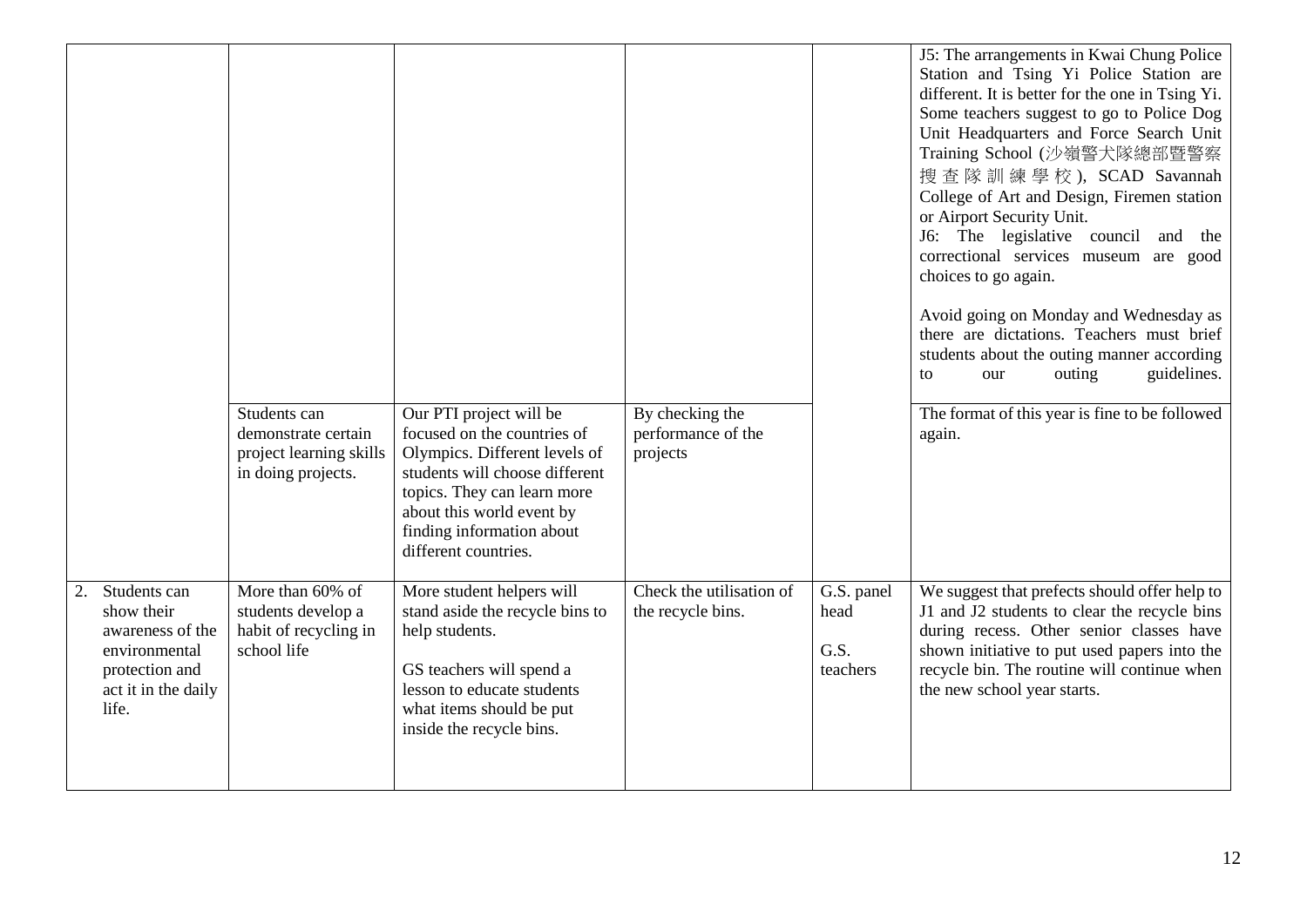|                                                                                                                                    | Reduce food waste<br>by 15%                                                           | Make a table to state the<br>monthly food waste. Tell<br>students about the statistics.<br>Let them reflect and think why<br>and how we can reduce food<br>waste.                                                                                                                                                                                                               | Check the weight of the<br>food waste.                                                                                                                                                                                                                                                                                     |                                        | Due to the delayed purchase of the food<br>waste processor, the statistics was not ready<br>and the data could not be shown. We will<br>collect data in the coming term.                                                                                                                                                                                                            |
|------------------------------------------------------------------------------------------------------------------------------------|---------------------------------------------------------------------------------------|---------------------------------------------------------------------------------------------------------------------------------------------------------------------------------------------------------------------------------------------------------------------------------------------------------------------------------------------------------------------------------|----------------------------------------------------------------------------------------------------------------------------------------------------------------------------------------------------------------------------------------------------------------------------------------------------------------------------|----------------------------------------|-------------------------------------------------------------------------------------------------------------------------------------------------------------------------------------------------------------------------------------------------------------------------------------------------------------------------------------------------------------------------------------|
|                                                                                                                                    | Fertilizer can be<br>made successfully                                                | Planned to buy a food waste<br>processer in this school term                                                                                                                                                                                                                                                                                                                    | The quantity of fertilizer<br>can be made                                                                                                                                                                                                                                                                                  |                                        | We have ordered a food waste processor and<br>it will be delivered to our school in July. So<br>we will start to use the processor and<br>produce fertilizer in the coming term.                                                                                                                                                                                                    |
|                                                                                                                                    | More than 300<br>participants in "One<br>person one flower<br>scheme"                 | Students have the chance to<br>take care of a flower and<br>observe the growth of it. They<br>will complete a report.                                                                                                                                                                                                                                                           | Students have to<br>complete a report of the<br>process of the growth of<br>their own flowers.<br>Pictures and<br>descriptions are<br>included in the report.                                                                                                                                                              |                                        | Around 300 participants joined the activity.<br>We should apply fewer plants in the next<br>year.<br>Due to the extreme weather in winter, only<br>several plants could grow with flowers.<br>Around 40 record sheets were collected.<br>Next year, we will collect the record sheets<br>monthly and teachers will keep in school.                                                  |
| Students can<br>3.<br>develop a<br>healthy eating<br>habit and<br>understand the<br>importance of<br>the fitness of<br>their body. | More than 70% of<br>students can practise<br>healthy eating habits<br>in school life. | Co-operate with class teachers<br>to develop a prolonged healthy<br>eating habit for students every<br>Monday throughout the year.<br>Students will be given a sticker<br>which will be stuck in a<br>recording card.<br>Students get 18 or more<br>stickers will be awarded. The<br>prize is some plant seeds. This<br>can bring out another<br>environmental protection idea. | Class teachers,<br>classmates and helpers<br>can help to do the<br>monitoring during 1st<br>recess.<br>The more number of<br>stickers are given out,<br>the more successful this<br>scheme is.<br>Assess the students'<br>understanding of<br>choosing healthy diet by<br>using different<br>PowerPoint and<br>worksheets. | G.S. panel<br>head<br>G.S.<br>teachers | Many students lost their record sheets.<br>Suggestion:<br>Teachers suggest to reward<br>at an<br>intermediate stage such as giving a gift for<br>every 5 stickers. The gift should gradually be<br>a bigger reward for every 5 stickers.<br>Some fruit will be placed on each floor every<br>Monday during recess. If students want to<br>eat fruits, they are welcome to take one. |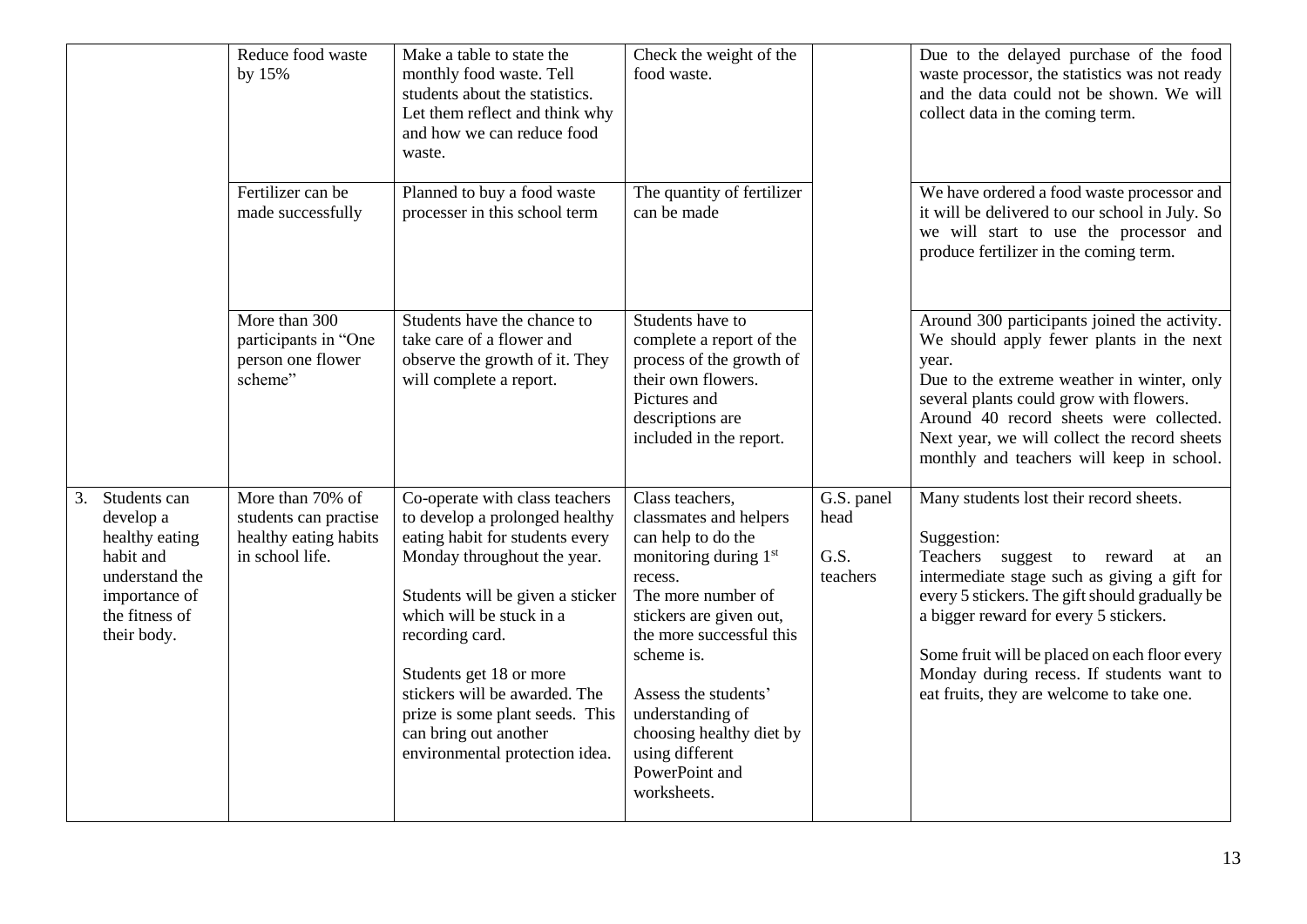| 4. Students can<br>develop the interest<br>of learning the<br>knowledge of<br>science and<br>technology | More than 60% of<br>students participate<br>in the Science Fun<br>Day / General<br><b>Studies Fun Day</b> | Arrange the Science Fun Day<br>to arouse the interest in<br>learning technology and<br>Science.<br>The booth game will be<br>designed to let students do<br>more hands-on experiments<br>instead of demonstrations<br>only.                                       | Use the hand-out to<br>assess the students'<br>understanding of the<br>game booths in Science<br>Fun Day.                                                                                                                 | G.S. panel<br>head<br>G.S.<br>teachers | Many students and parents enjoyed the<br>Science Fun Day. It was successful.<br>Next year, it could be arranged at the end of<br>March or at the start of April.<br>A 'parent section' could be added on the<br>booth game tickets. Student-parent games<br>could be considered. Besides, a reply slip<br>could be added below the newsletter in order<br>to better predict the number of parents<br>coming. Students could be encouraged to<br>urge their parents to come, and they might be<br>rewarded for coming. Parent-student<br>competitions could be held as well.<br>During the programme, the doors of the hall<br>could be closed and some helpers or teachers<br>could be arranged to stand next to the doors<br>to prevent people from leaving easily. |
|---------------------------------------------------------------------------------------------------------|-----------------------------------------------------------------------------------------------------------|-------------------------------------------------------------------------------------------------------------------------------------------------------------------------------------------------------------------------------------------------------------------|---------------------------------------------------------------------------------------------------------------------------------------------------------------------------------------------------------------------------|----------------------------------------|----------------------------------------------------------------------------------------------------------------------------------------------------------------------------------------------------------------------------------------------------------------------------------------------------------------------------------------------------------------------------------------------------------------------------------------------------------------------------------------------------------------------------------------------------------------------------------------------------------------------------------------------------------------------------------------------------------------------------------------------------------------------|
|                                                                                                         | Each teacher can use<br>the tablet once in one<br>of their classes                                        | Using tablets to enhance<br>students' interest in learning<br>G.S.<br>Using some IPad applications<br>to show experiments that<br>cannot be easily demonstrated<br>in the class. Let students<br>understand more about the<br>topics and find G.S.<br>manageable. | Check students'<br>homework performance<br>to see whether they can<br>understand more than<br>previous year without<br>tablets.<br>Teachers can check<br>students' responses in<br>the class with the help of<br>tablets. | G.S. panel<br>head<br>G.S.<br>teachers | IPads should be used as a learning tool.<br>Each teacher used once in their class and we<br>could see positive response from students.<br>Next year, teachers should use tablets in<br>their learning activities.                                                                                                                                                                                                                                                                                                                                                                                                                                                                                                                                                    |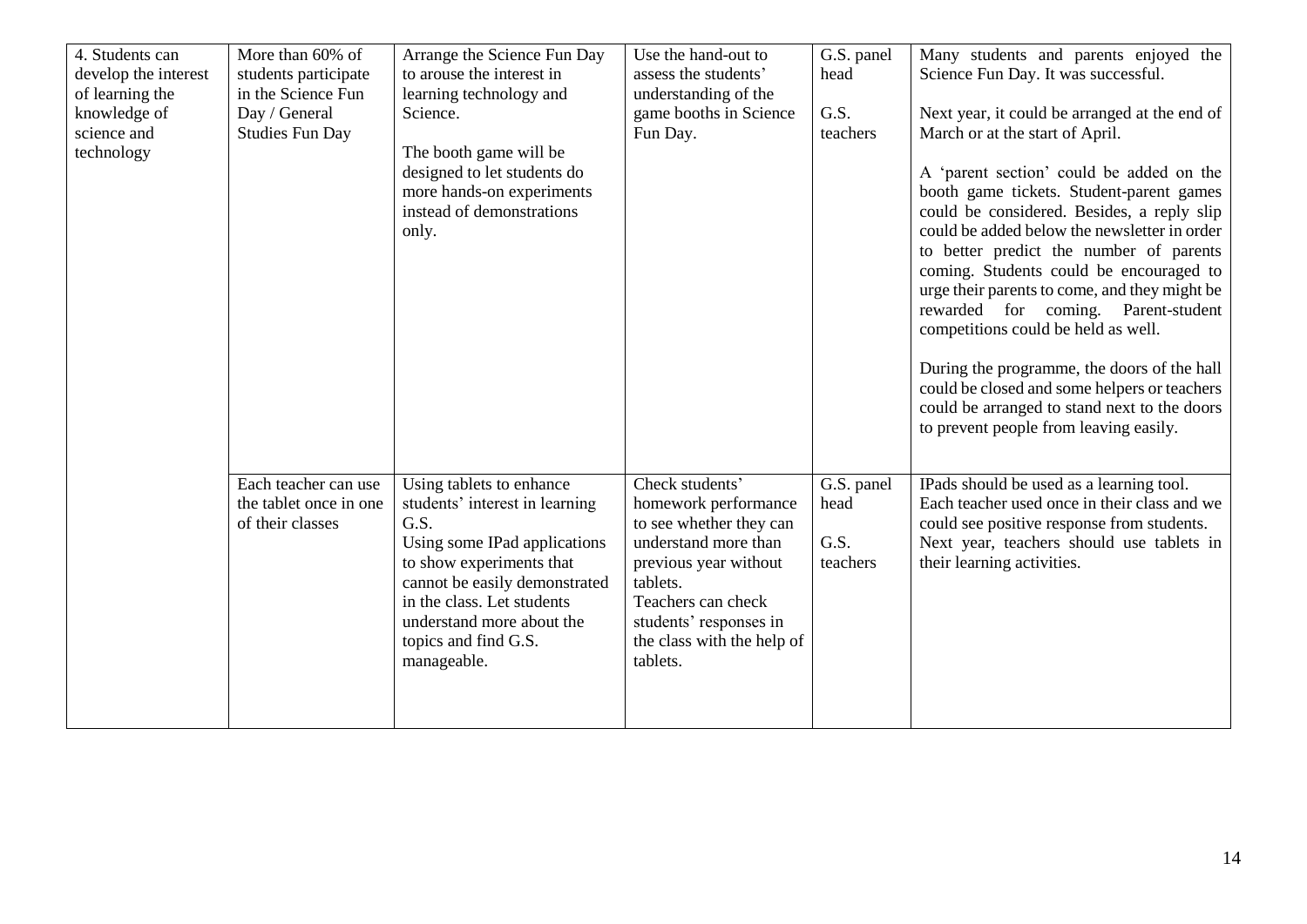## **STUDENT SUPPORT**

Major concern 1: To set up leadership training

| <b>Work Done</b>                                                                                                                                                                  | Achievement and Reflection                                                                                                                                                                                                                                                                                                                                                                                                                                                                                                                                                                        |
|-----------------------------------------------------------------------------------------------------------------------------------------------------------------------------------|---------------------------------------------------------------------------------------------------------------------------------------------------------------------------------------------------------------------------------------------------------------------------------------------------------------------------------------------------------------------------------------------------------------------------------------------------------------------------------------------------------------------------------------------------------------------------------------------------|
| Bi-weekly Training Workshops for monitors                                                                                                                                         | The schedule of prefect meetings was unsteady last year due to the lack of manpower in the team                                                                                                                                                                                                                                                                                                                                                                                                                                                                                                   |
| (Lower and upper primary, every other week)                                                                                                                                       | as teachers sometimes had to take care of unexpected student cases. So, student cases would be<br>redirected back to class teachers instead of handling by only the student support team. Student<br>support team members would still follow up the cases.<br>Each class teacher has their own teaching style and method, so we do not have to assign one<br>teacher to hold the monitor workshops as long as monitors could meet the standardized<br>requirements of the school.                                                                                                                 |
| Prefect training workshop:<br>• Prefect leader group meetings weekly<br>Prefects working in echelon – mentorship<br>programme<br>Prefects meeting monthly<br>2 half day workshops | The weekly prefect leader group meetings were run smoothly, and the reflections of the prefect<br>leaders were positive. They were leading a group of prefects. Prefect leaders monitored, guided<br>and demonstrated the role of prefects in school. It also worked in echelon as they worked in a<br>pair of junior and senior prefects. Also, the feedback from those 2 half day workshops was<br>positive, but the number of participants was low in the 2 <sup>nd</sup> half day workshop due to the date<br>chose. Some J6 prefects needed to attend class from their new secondary school. |
| Encourage students to join Junior Police Call (JPC)                                                                                                                               | Recruit more members this year; they joined few activities held by JPC, and it may help to develop<br>anti-crime concept. Some of students were being volunteer of JPC and they got an award from<br><b>JPC</b>                                                                                                                                                                                                                                                                                                                                                                                   |

| <b>Work Done</b>                               | Achievement and Reflection                                                                    |  |
|------------------------------------------------|-----------------------------------------------------------------------------------------------|--|
| Personal growth education                      | Teachers' feedbacks were fine and reflect it was good to students. It may strengthen their    |  |
|                                                | positive virtue and self-discipline.                                                          |  |
| <b>Friday Assemblies</b>                       | Topics were related to the personal growth education, this is a pre/post assemblies of the    |  |
|                                                | personal growth education lesson. But some teachers reflected the topics were repeated, so we |  |
|                                                | may set some other topics related to the current issues in the society next year.             |  |
| Students use book of remark to self-evaluation | Students were developing self-evaluation skill, but the use of book of remark may fine tune a |  |
|                                                | little bit so it helps students to set up and review their target easier in each month.       |  |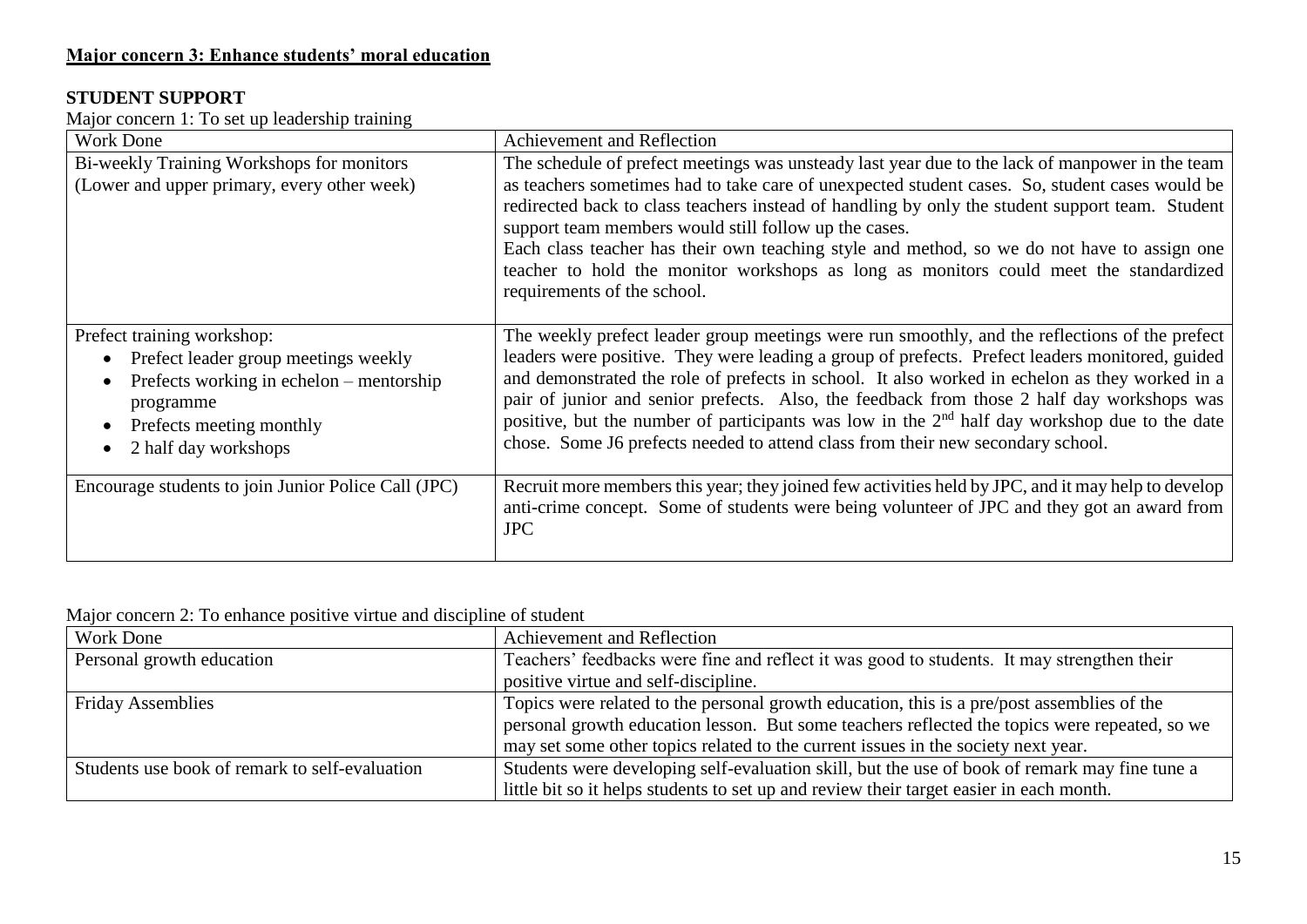| $\mu$ , $\mu$ , $\mu$ , $\mu$ , $\mu$ , $\mu$ , $\mu$ , $\mu$ , $\mu$ , $\mu$ , $\mu$ , $\mu$ , $\mu$ , $\mu$ , $\mu$ , $\mu$ , $\mu$ , $\mu$ , $\mu$ , $\mu$ , $\mu$ , $\mu$ , $\mu$ , $\mu$ , $\mu$ , $\mu$ , $\mu$ , $\mu$ , $\mu$ , $\mu$ , $\mu$ , $\mu$ |                                                                                       |  |
|---------------------------------------------------------------------------------------------------------------------------------------------------------------------------------------------------------------------------------------------------------------|---------------------------------------------------------------------------------------|--|
| <b>Work Done</b>                                                                                                                                                                                                                                              | Achievement and Reflection                                                            |  |
| Extra Curriculum Activity                                                                                                                                                                                                                                     | 'Students had greater opportunity to explore their talent, and developed their hobby. |  |
| External competitions / activities                                                                                                                                                                                                                            | The number of school teams and members was increased.                                 |  |
|                                                                                                                                                                                                                                                               | Students had greater chance to experience joining external competitions.              |  |

Major concern 3: To enhance students' exposure towards aesthetic and physical education with higher opportunities of performance